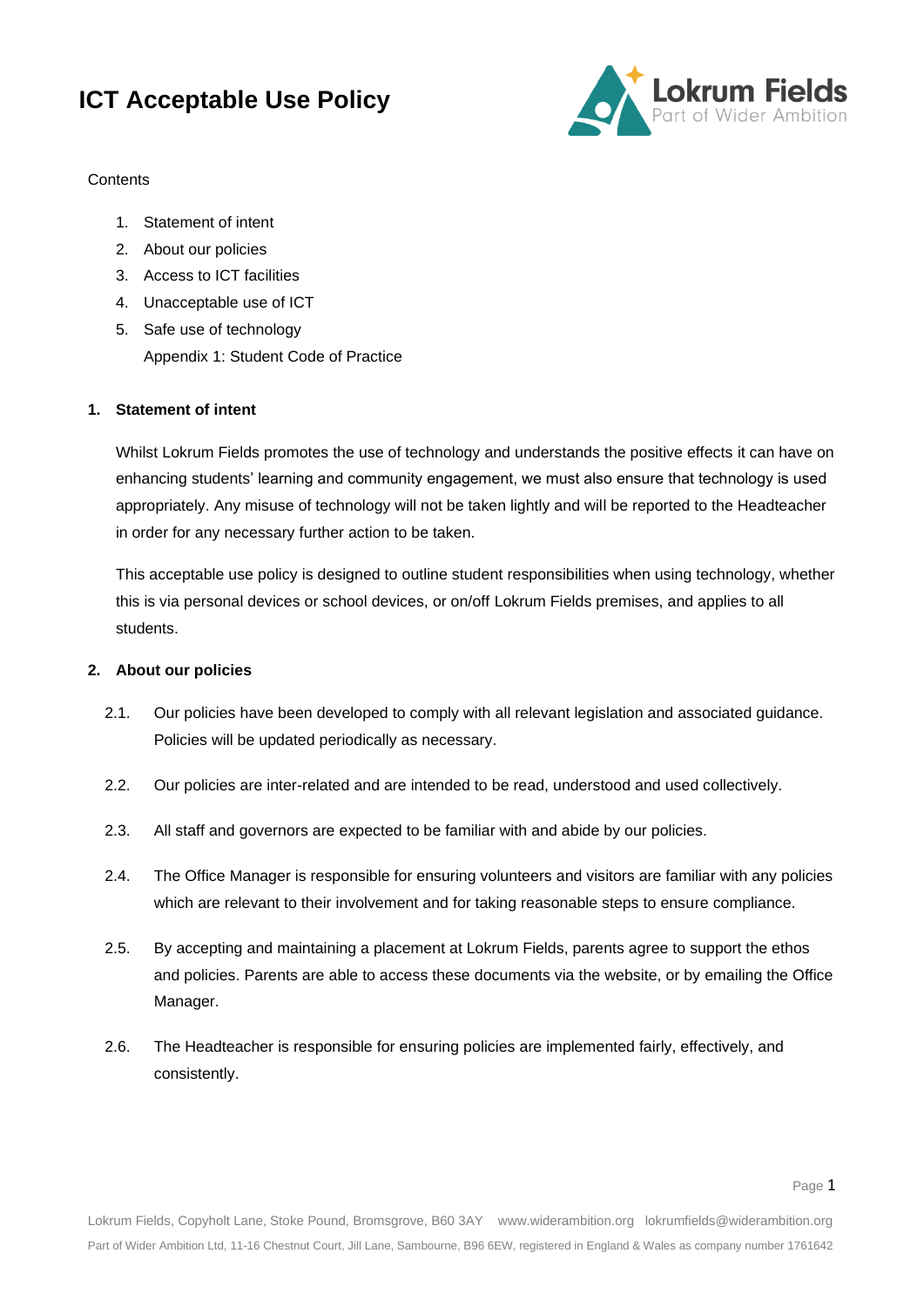

- 2.7. The Headteacher is responsible for identifying any training needs in relation to our policies. The Office Manager is responsible for arranging the required training. All staff are expected to engage in continuous learning and ongoing training appropriate to their roles.
- 2.8. The effectiveness of our policies and their implementation is monitored by the Governing Body. Unless otherwise stated, the Governing Body reviews each policy annually.
- 2.9. The Governing Body for Lokrum Fields is provided by Governing for Ambition, an independent community interest company. The Governing Body uses its expertise to monitor the performance of Lokrum Fields and to advise the Proprietor of any recommended actions. Responsibilities assigned to the Governing Body are limited to these advisory and accountability functions.
- 2.10. Lokrum Fields is owned by Wider Ambition Ltd, a subsidiary of Wider Plan Ltd. References to the Proprietor mean a Director of Lokrum Fields or a senior representative from Wider Plan with delegated authority.
- 2.11. The Lokrum Fields Senior Leadership Team (SLT) includes the Headteacher, Proprietor, Pastoral Lead, and any member of staff to whom responsibility is temporarily delegated by the Headteacher or Proprietor.
- 2.12. All references to parents within our policies should be interpreted to include parent carers.

### **3. Access to ICT facilities**

- 3.1. Students will be provided with an account linked to Lokrum Fields' learning environment which they can access from any school device by using the relevant log in details.
- 3.2. Lokrum Fields will delete files and data found on searched devices if we believe the data or file has been, or could be, used to disrupt teaching, for cyber bullying or in any other way which we consider to be inappropriate.

### **4. Unacceptable use of ICT**

- 4.1. Lokrum Fields will take appropriate action in accordance with the Behaviour Policy if students engage in any of the following at any time (even if they are not on school premises)
	- 4.1.1. Using ICT or the internet to breach intellectual property rights or copyright.
	- 4.1.2. Using ICT or the internet to bully or harass someone else, or to promote unlawful discrimination.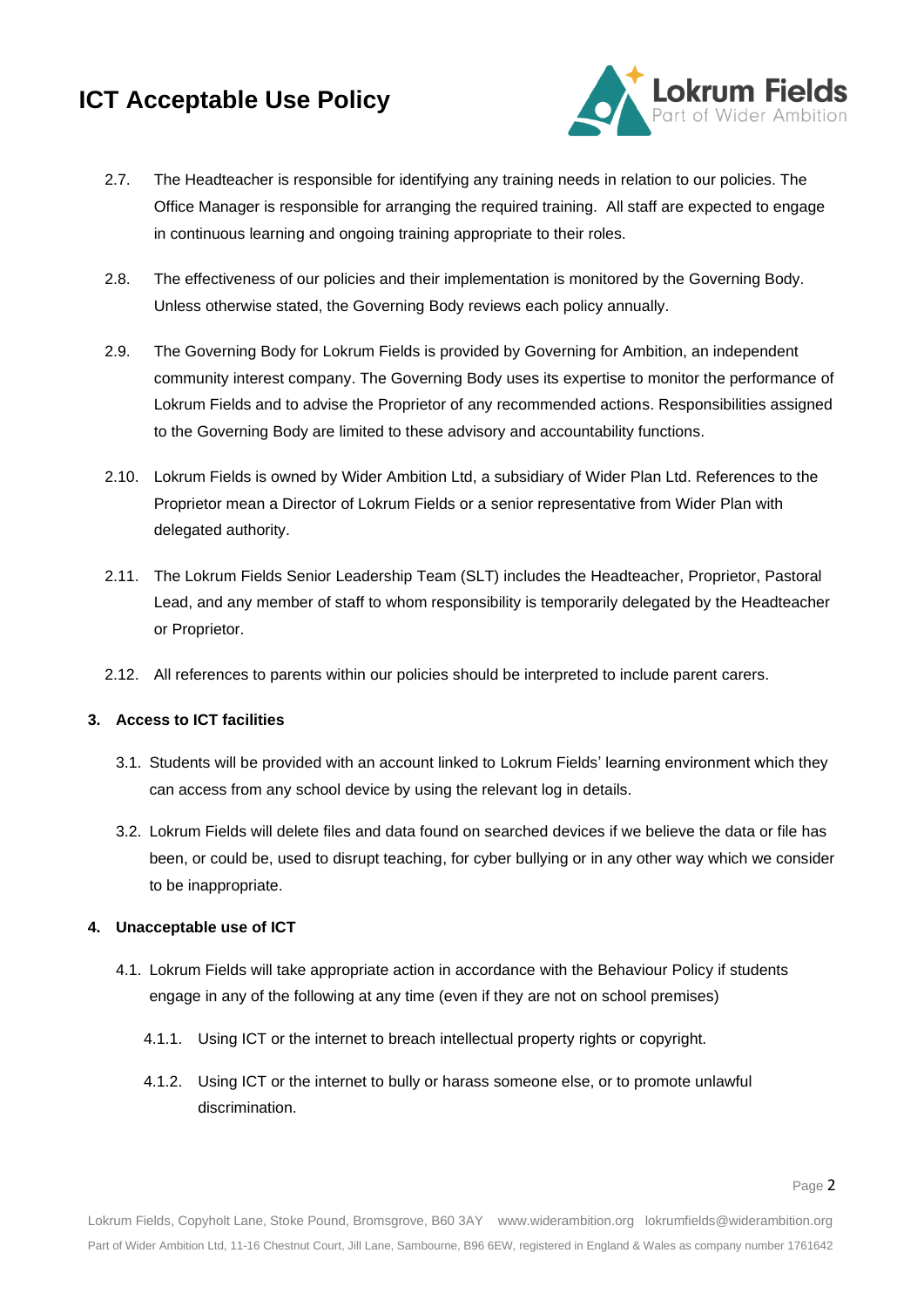

- 4.1.3. Breaching Lokrum Fields policies or procedures
- 4.1.4. Any illegal conduct, or statements which are deemed to be advocating illegal activity.
- 4.1.5. Accessing, creating, storing, linking to, or sending material that is pornographic, offensive, obscene or otherwise inappropriate.
- 4.1.6. Activity which defames or disparages Lokrum Fields, or risks bringing Lokrum Fields into disrepute.
- 4.1.7. Sharing confidential information about Lokrum Fields, or personal information about other students, or other members of Lokrum Fields community.
- 4.1.8. Gaining or attempting to gain access to restricted areas of the network, or to any password protected information, without approval from authorised personnel.
- 4.1.9. Allowing, encouraging, or enabling others to gain (or attempt to gain) unauthorised access to Lokrum Fields's ICT facilities.
- 4.1.10. Causing intentional damage to ICT equipment or materials
- 4.1.11. Causing a data breach by accessing, modifying, or sharing data (including personal data) to which a user is not supposed to have access, or without authorisation.
- 4.1.12. Using inappropriate or offensive language.

#### **5. Safe use of technology**

- 5.1. Lokrum Fields believes that students should enjoy using technology and to become skilled users of online resources and media as we recognise that this is crucial for further education and careers.
- 5.2. Lokrum Fields will support students to develop their skills and make internet access as unrestricted as possible whilst balancing the safety and welfare of students and the security of our systems.
- 5.3. Students will be educated about the importance of safe and responsible use of technology to help them protect themselves and others online.
- 5.4. Lokrum Fields will support students to recognise and avoid online risks and to build their resilience. They will be taught how to behave appropriately when accessing the internet and online facilities and what to do if they encounter offensive, abusive, or upsetting material.
- 5.5. Online safety support will be incorporated into the Lokrum Fields curriculum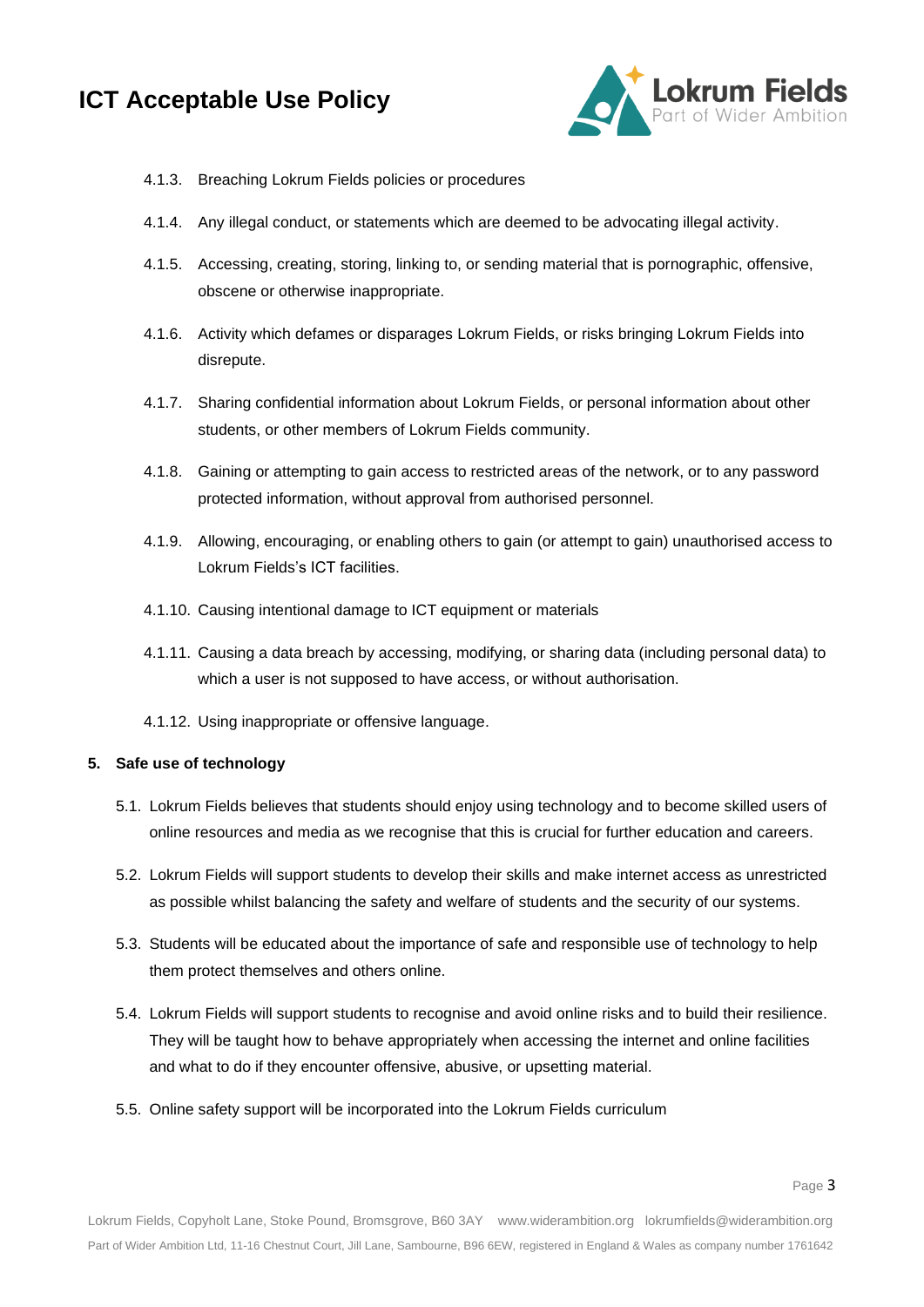

### **Appendix 1**

### **Student ICT Code of Practice**

| $\overline{1}$ . | I will use the computers safely at all times.                                                                                                                |
|------------------|--------------------------------------------------------------------------------------------------------------------------------------------------------------|
| 2.               | I understand that I am responsible for my own actions. I am aware that there is E-Safety software                                                            |
|                  | at Lokrum Fields which constantly checks computer files and monitors the internet sites I visit.                                                             |
|                  |                                                                                                                                                              |
| 3.               | Every time I use the computer, I will log on using the username and password that Lokrum Fields                                                              |
|                  | staff have told me to use (class account or individual account). I will keep the password a secret.                                                          |
| 4.               | I will make sure that I log off the computer when I am leaving it.                                                                                           |
|                  |                                                                                                                                                              |
| 5.               | I will not use other student's/teacher's accounts or files. I will respect copyright and not copy                                                            |
|                  | anyone's work and call it my own.                                                                                                                            |
|                  |                                                                                                                                                              |
| 6.               | If I find an unattended machine logged on under another username, I will log it off immediately and                                                          |
|                  | inform a member of staff.                                                                                                                                    |
|                  |                                                                                                                                                              |
| 7.               | I will only use programs that are already on Lokrum Fields devices. If I need a new program, I will                                                          |
|                  | ask a member of staff. I won't try to install it myself.                                                                                                     |
|                  |                                                                                                                                                              |
| 8.               | If I bring in software from home to use on a school device I will only do so with permission from a                                                          |
|                  | member of staff.                                                                                                                                             |
|                  |                                                                                                                                                              |
| 9.               | If I have a problem with the any of the devices, I will tell a member of staff as soon as I have a<br>suitable opportunity so that the problem can be fixed. |
|                  |                                                                                                                                                              |
| 10.              | To help protect other students and myself, I will immediately tell a member of staff about any                                                               |
|                  | unpleasant or inappropriate material or messages on any of the devices or anything that makes me                                                             |
|                  | feel uncomfortable when I see it.                                                                                                                            |
|                  |                                                                                                                                                              |
| 11.              | I understand that all the devices are here for schoolwork, and I will only play appropriate games on                                                         |
|                  | them if I have permission from a member of staff.                                                                                                            |
|                  |                                                                                                                                                              |
| 12.              | I will only take appropriate photographs or videos using school equipment.                                                                                   |
|                  |                                                                                                                                                              |